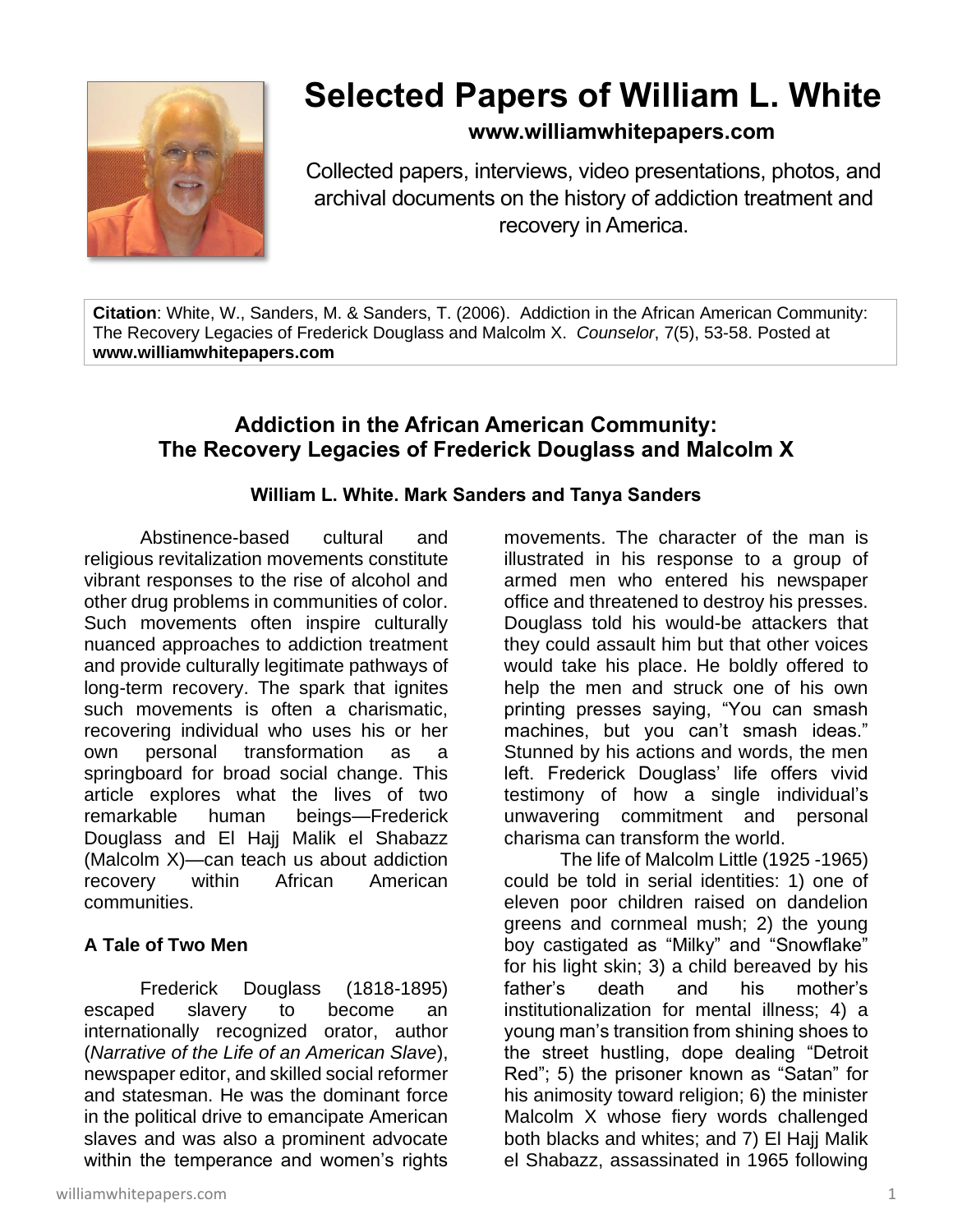his break with the Nation of Islam and his founding of the Organization of Afro-American Unity. Ossie Davis conveyed something of what Malcolm X meant to the African American community when he eulogized him: "Malcolm was our manhood, our living, black manhood….Our own black shining prince!"

#### **Addiction and Recovery Histories**

Most readers of *Counselor* know something of the lives of these two men but may be unaware of the addiction and recovery stories that are part of the larger lives of Frederick Douglass and Malcolm X. Both men were discrete about their addiction histories and the means of their recoveries, but this part of their lives is revealed in their autobiographies, published speeches and archived correspondence.

Douglass spoke most candidly about his early drinking excesses in speeches he gave in Scotland in 1846.

> *I used to love drink—That's a fact. I found in me all those characteristics leading to drunkenness.* (February 18, 1846 Speech in Glascow, Scotland)

> *I have had some experience with intemperance… I knew once what it was like to drink with all the ardour of an old soaker [drunkard]…. Some of the slaves were not able to drink their share [portions of alcohol provided by the slave master], but I was able to drink my own and theirs too. I took it because it made me feel I was a great man.* (March 40, 1846 Speech in Paisley, Scotland)

Douglass told his Glascow audience "…it would be an interesting experience if I should tell you how I was cured of intemperance, but I will not go into that matter now." He never revealed those details in his writings or speeches. We do know that he signed a temperance pledge in 1845 in the presence of Father Theobald Mathew (leader of the Irish temperance movement),

kept that pledge of sobriety for the remainder of his life, and went on to play a significant role in the "colored temperance movement" (Cheagle, 1969).

A century later, the man who would later be known as Malcolm X supported his drug habit as a drug dealer, pimp and burglar, describing himself as "always high" on marijuana, cocaine, opium and amphetamines (Malcolm X, 1964, pp. 129, 131). In 1946, Malcolm Little, A.K.A. "Detroit Red," was indistinguishable from other Black addicted men entering prison for drugrelated crimes. Through his religious conversion in prison, he found a pathway to recovery and a new identity (Malcolm X). That new identity propelled him onto the world stage where his eloquence served as a voice for the voiceless. His defiant recovery from addiction and his unheralded outreach efforts (what he called "fishing for the dead") brought many addicted African Americans their sobriety and dignity. Those achievements were obscured in the larger controversies that surrounded his life.

#### **Addiction and Recovery through an Africentric Lens**

Slave Masters carefully controlled the slaves' access to alcohol. Slaves were prohibited from drinking under normal circumstances but encouraged to drink heavily on Saturday nights and holidays. Douglass viewed such controlled promotion of drunkenness (via such rituals as drinking contests) as a way to keep the slave in "a state of perpetual stupidity" and "disgust the slave with his freedom" (February 18, 1846 Glascow Speech).

> *These holidays serve as conductors, or safety valves, to carry off the rebellious spirit of enslaved humanity . . . this mode of treatment* [promoting episodic drunkenness] *is a part of the whole system of fraud and inhumanity of slavery.* (Douglass, 1855, p. 256)

Douglass further noted how the slave master's promotion of drunkenness reduced the risk of slave rebellions.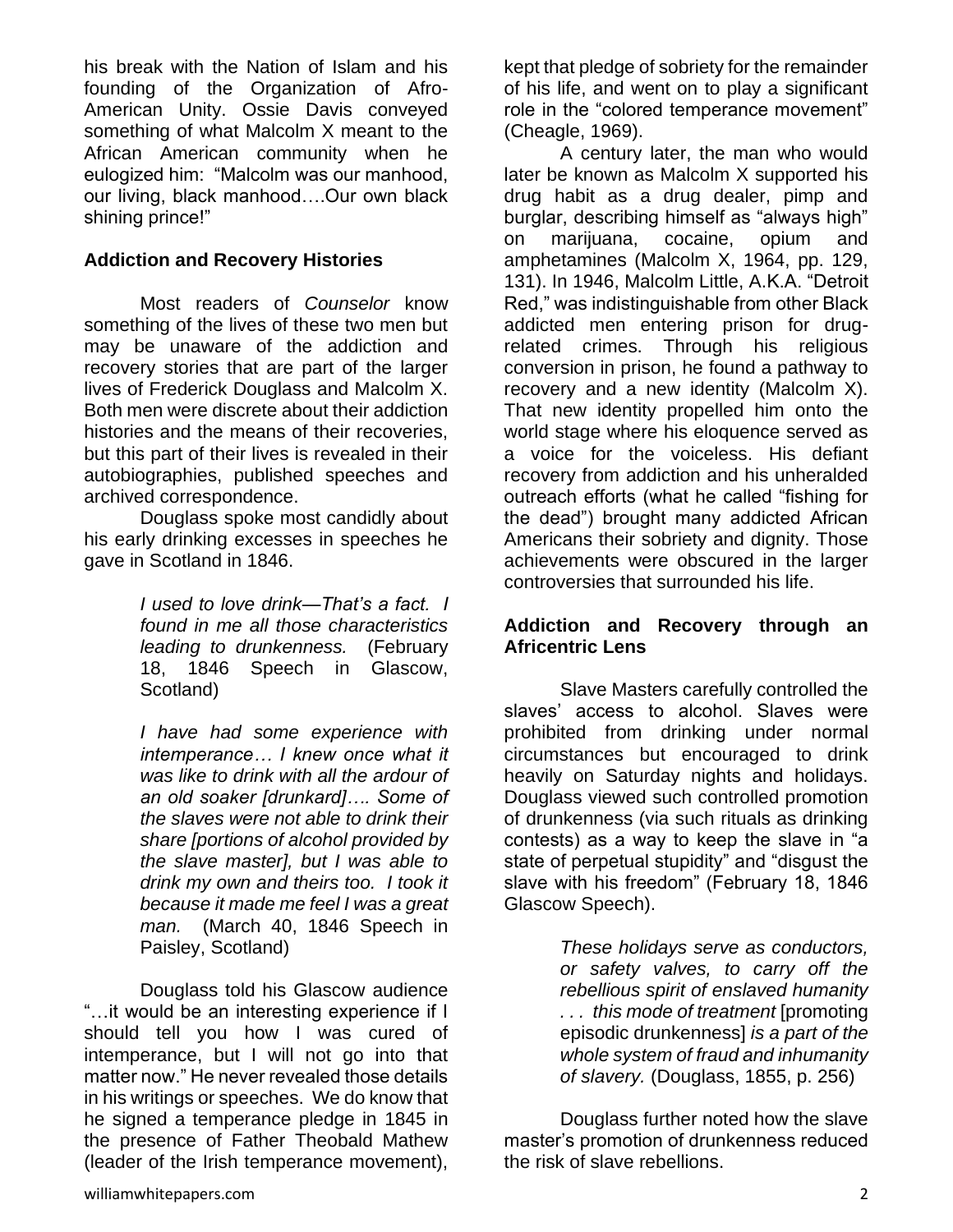*When a slave was drunk, the slave holder had no fear that he would plan an insurrection; no fear that he would escape to the north. It was the sober, thinking slave who was dangerous, and needed the vigilance of his master to keep him a slave* (Douglass, 1855, p. 256).

Douglass challenged African Americans (slave and free) to abstain from drinking as an act of personal emancipation and as a preparatory step for full citizenship. Through his encouragement and example, nineteenth century African Americans generated their own temperance and mutual aid societies that framed a commitment to sobriety as a stairway to freedom. The pledge recommended in the Temperance Tract for Freedman read:

> *Being mercifully redeemed from human slavery, we do pledge ourselves never to be brought into slavery of the bottle, therefore we will not drink the drunkard's drink: whiskey, gin, beer, nor rum, nor anything that makes drunk come*  (Cheagle, 1969, p. 29).

A century later, Malcolm X portrayed alcoholism and addiction as part of the continued machinery of African American oppression. He noted how intoxication had become part of the very fabric of Harlem and other Black communities.

> *…almost everyone in Harlem needed some kind of hustle to survive, and needed to stay high in some way to forget what they had to do to survive*  (Autobiography, p. 91).

Like Douglass before him, Malcolm X understood that white institutional interests were well served by addiction in the Black community:

> *…black junkies are trying to narcotize themselves against being a black man in the white man's America,*

*but…the black man taking dope is only helping the white man to "prove" that the black man is nothing* (Autobiography, p. 260).

*The white man wants black men to stay immoral, unclean, and ignorant. As long as we stay in these conditions we will keep on begging him and he will control us* (Autobiography, p. 221).

While Malcolm X viewed addiction as an outgrowth of historical oppression, he angrily denounced African Americans who embraced their victimhood as an excuse for continued self-destruction. For him, the source of African American salvation could be found only in resources inside their own souls and inside their own community.

> *The social philosophy of black nationalism only means that we have to get together and remove…alcoholism, drug addiction, and other evils that are destroying the moral fiber of our community.* (From 'The Ballot or the Bullet' speech, April 4, 1964, Cleveland, Ohio; Malcolm X, 1965))

Malcolm X thought the worst crime America had committed was teaching African Americans to hate themselves, and he saw alcoholism and drug addiction as a direct manifestation of that self-hatred (Goldman, 1994, p. 120). He saw recovery as a side effect of the spiritual transformation and the psychological, economic and political liberation of Black people. He practiced and challenged others to live a clean life—no alcohol, drugs, tobacco, gambling, or extra-marital sex—as a daily act of respect for self, family and community. Like Douglass, Malcolm X saw booze and dope as anesthetics that numbed the pain of cultural oppression and dissipated the potential for political protest and economic self-determination. For him, sobriety was more than an act of personal reformation; it was a political act of resistance—a refusal to embrace racial suicide, an act of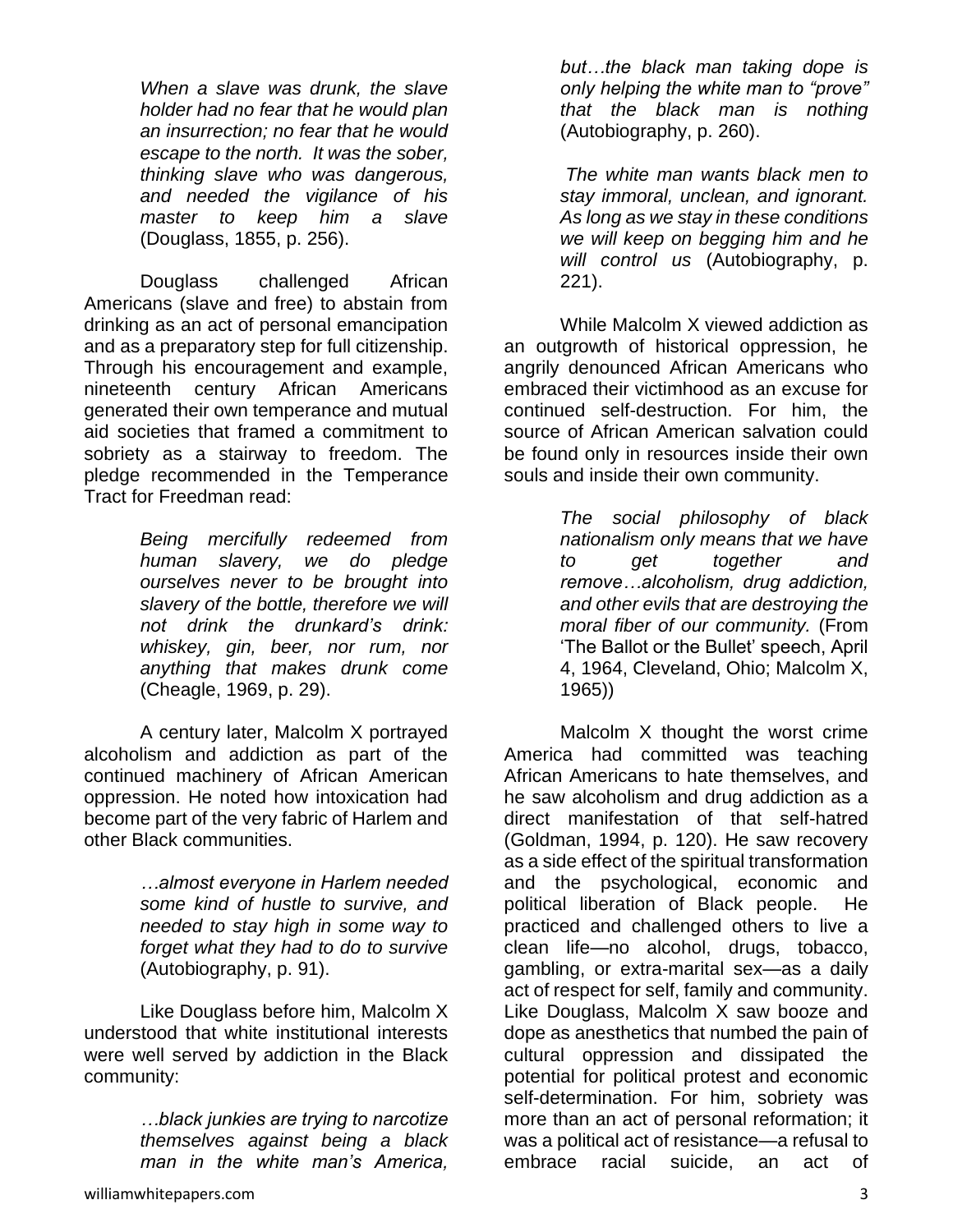personal/cultural survival and healing. Like recovery leaders before and after, Malcolm X challenged those who had been saved from addiction to return to the "junkie jungle" to salvage those who were still suffering (Autobiography, pp. 261-262).

#### **Legacies: "Cultural Pathways to Recovery"**

So what lessons can addiction professionals draw from the lives of these two history-shaping figures? The authors have explored this question with audiences across America and would offer the following reflections.

Historical Trauma, Liberation, and Cultural Healing: Addiction within communities of color is best viewed within the larger historical context of slavery and oppression. Such historical traumas destroy personal identity and hope, erode cultural sources of resilience, and fuel the appetite for anesthesia. Conversely, recovery is best framed within the larger framework of liberation and personal/cultural survival. To be personally and culturally meaningful, the recovery stories of African Americans may have to be nested within their larger history and contemporary experience as a people.

Catalytic Metaphors: To achieve recovery, each addicted individual must find sense-making, life-transforming ideas that abort the rituals of drug use. Such metaphors spark profound breakthroughs in perception of self and the world that in turn lead to dramatic reconstructions of personal identity and interpersonal relationships. Linking AOD use to historical oppression, portraying alcohol and other drugs as weapons of continued oppression, and portraying sobriety as an act of resistance and liberation can serve such a transformative function for some African American clients.

 Strength, Meaning and Purpose: African Americans in recovery can draw strength, meaning, and purpose from their individual and collective survival. Questions such as the following can help elicit that experience of meaning and purpose:

- 1) How were you able to survive to reach this day when so many did not?
- 2) What is the purpose for which you were spared?
- 3) What has your life course prepared you to do?
- 4) What personal/cultural debts need repayment?
- 5) What special lessons and gifts would you like to share with others?
- 6) What does your family and community need from you right now?

Strengths-based approaches are well suited for African American clients, particularly when they focus beyond the individual to tap sources of resilience within the family and kinship network, the community and the larger culture. The recoveries of Frederick Douglass and Malcolm X were rooted in commitments that transcended their own self-redemptions. Challenging the notion that "you can only get sober for yourself," their allegiance to a higher calling—liberating African Americans as a people—guided their recovery and sustained them in the face of temptations, challenges to their characters, and death threats.

Recovery Heroes: There is a critical need in communities of color for culturally viable models of addiction recovery. Recovery can be incited by the identification and inspiration that flows from exposure to charismatic recovering figures. The African American community has been denied such role models by media machinery that vividly portrays the stories of African American addiction while withholding the stories of African American recovery. African American celebrities have also failed to face additional stigma that would accompany acknowledgment of their recovery from addiction—a failure that has helped obscure the universal humanity of the recovery experience. However, visible recovery stories are emerging across ethnic cultures. As addiction professionals, we need to be able to place in the hands of each client stories of recovering people with whom he or she can identify.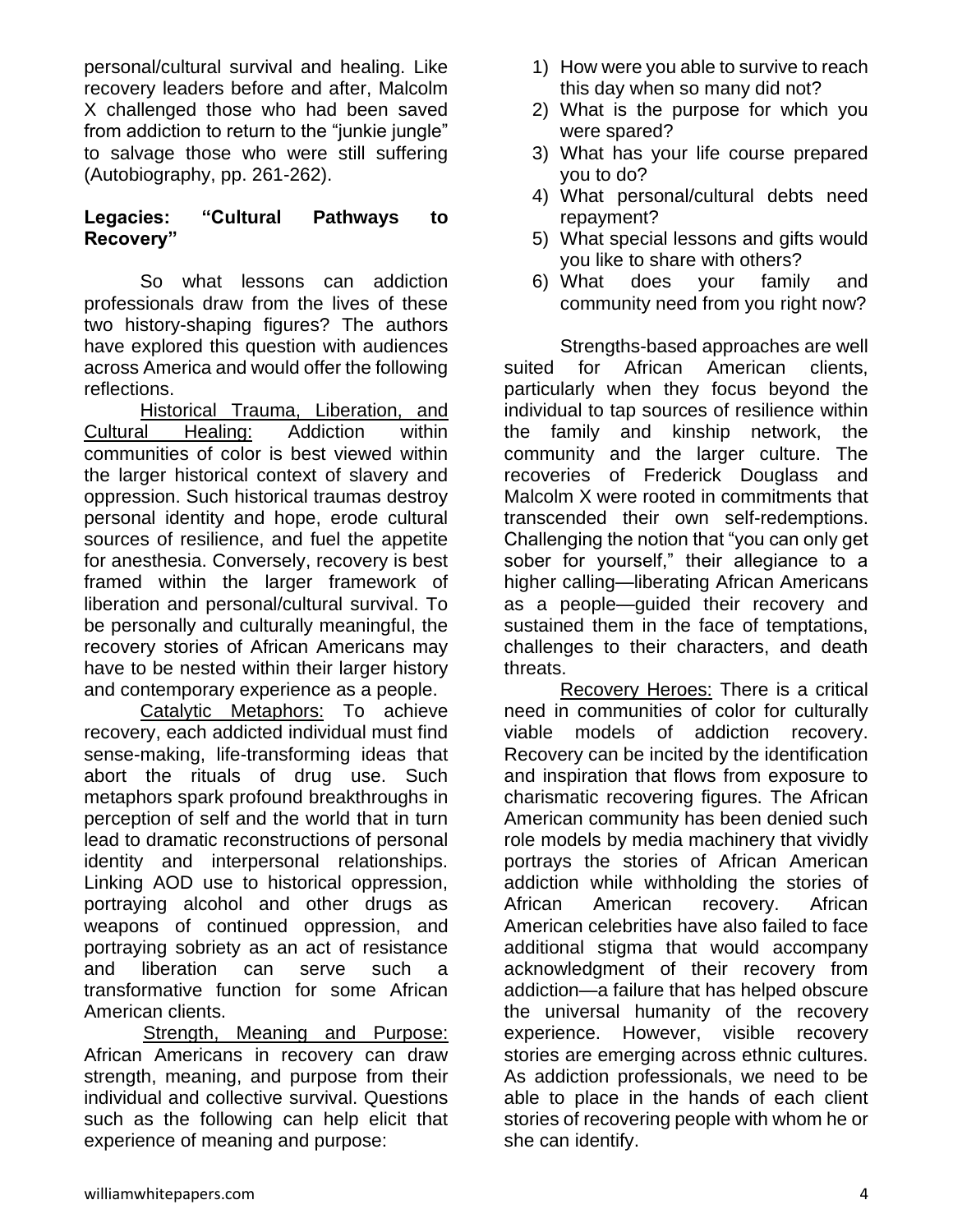Recovery and History: Frederick Douglass and Malcolm X made significant historical contributions, not in spite of their addiction and recovery experiences, but because of the depth of meaning and purpose they discovered within their recovery processes. The field needs a definitive history of recovery among African Americans. Such a history will require considerable research as these stories, particularly of those who have faced the greatest stigma (e.g., women; lesbian, gay, bisexual and transgendered people), exist only as fading whispers within the oral histories of African American communities.

A Living History: Recovery and community service in the lives of Frederick Douglass and Malcolm X are not simply interesting historical artifacts. Recovery is an enduring but hidden reality within African American communities—an experience too often closeted in shame and secrecy. African American men and women in recovery live quiet lives of sobriety and productivity in communities across America. It is time we asked a vanguard of such individuals to step forward as living proof of the liberating, transforming power of recovery in the African American community. It is time we celebrated the historical faces and voices of recovery and the contemporary diversity of recovery pathways within African American communities.

Connection to Community: A common thread within the recovery stories of Malcolm X and Frederick Douglass is the reciprocal relationship each experienced with their larger community. Their recoveries drew succor from African American communities just as their recoveries served those communities. The African proverb "I am because we are and we are because I am" suggests asking each client to explore the relationship between recovery and community.

The Power of Service: Both of the men profiled in this article subsumed their personal recovery within a larger call to service. Recovering people constitute a healing force within African American communities that has yet to be fully

mobilized. Perhaps it is time that collective call to service was issued.

The Healing Power of Faith: Both Frederick Douglass and Malcolm X drew strength from religious institutions within their communities and framed sobriety within a larger Africentric moral code. Such resources continue to exist today in the form of vibrant, faith-based recovery ministries. Such resources should be viewed as essential partners in our clinical and recovery support work with African American clients.

# **Cultural Prescriptions**

This review suggests ten prescriptions for addiction professionals and recovery support specialists:

- Carry a message of hope (via assertive outreach programs) to those who have yet to witness the transformative power of recovery.
- Align yourself with the survival capacities and strengths of individuals, families, and cultural communities.
- Collaborate with folk healers and local organizations in the design and delivery of culturally nuanced approaches to recovery initiation and maintenance.
- Expose clients to the histories of recovery and contemporary recovery movements within the larger communities with which they identify (via culturally relevant and recoveryfocused speakers, books, pamphlets, movies, and art).
- Affirm the legitimacy of nontraditional pathways of recovery (e.g., frameworks such as the Nation of Islam, Free-n-one, One Church One Addict, Celebrate Recovery, Ladies Victorious, African American Survivors Organization)(See Sanders, 2002).
- Recognize that individuals may initiate recovery within one framework (e.g., A.A., N.A.) but then transition to